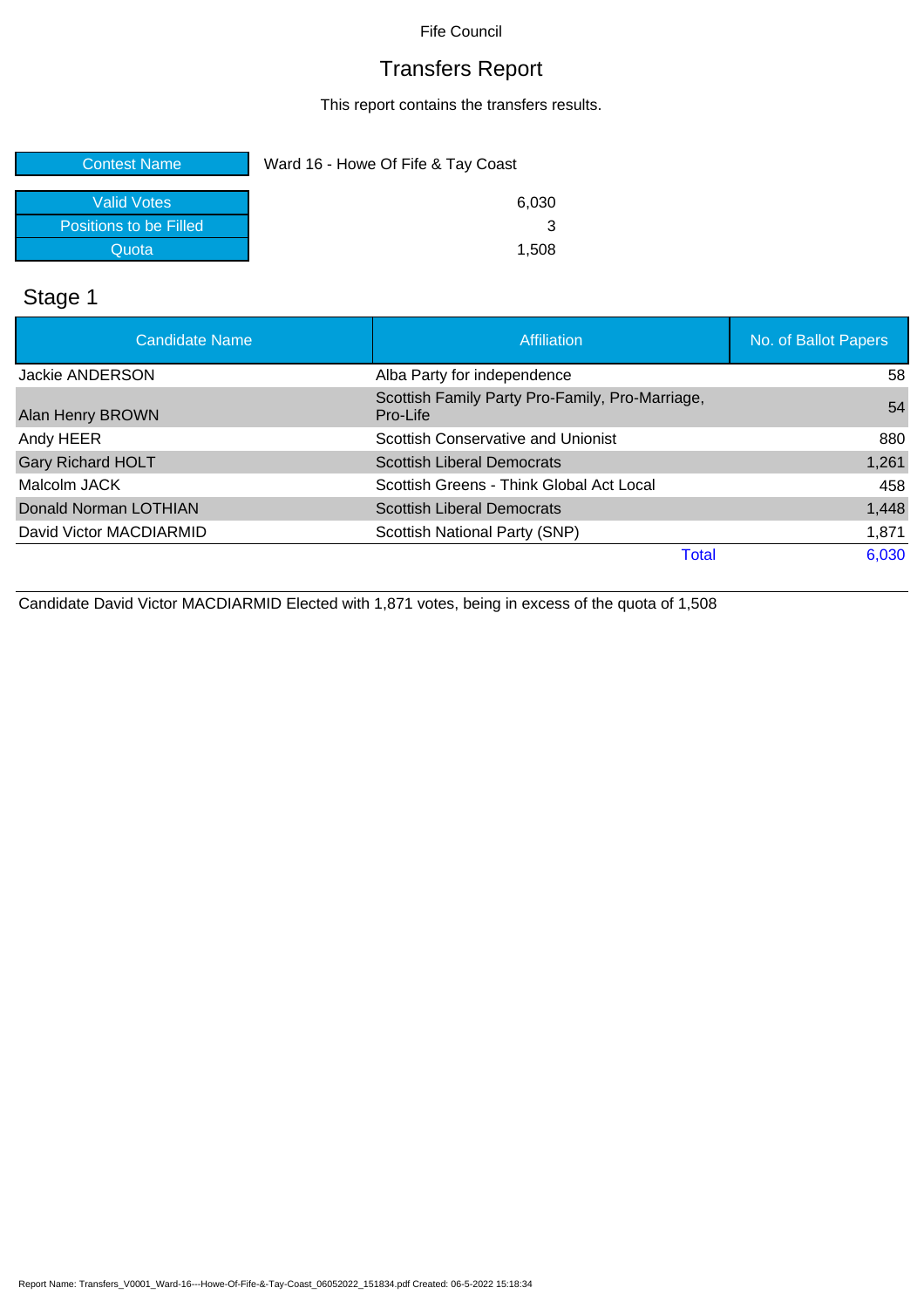# Transfers Report

This report contains the transfers results.

## Stage 2 - Surplus of David Victor MACDIARMID 363.00000

| Action                                   | No. of Ballot<br><b>Papers</b> | <b>Transfer Value</b> | <b>Votes Transferred</b> |
|------------------------------------------|--------------------------------|-----------------------|--------------------------|
| <b>Transfer to Jackie ANDERSON</b>       | 173                            | 0.19401               | 33.56373                 |
| Transfer to Alan Henry BROWN             | 20                             | 0.19401               | 3.88020                  |
| Transfer to Andy HEER                    | 45                             | 0.19401               | 8.73045                  |
| Transfer to Gary Richard HOLT            | 98                             | 0.19401               | 19.01298                 |
| Transfer to Malcolm JACK                 | 875                            | 0.19401               | 169.75875                |
| <b>Transfer to Donald Norman LOTHIAN</b> | 310                            | 0.19401               | 60.14310                 |
|                                          |                                |                       |                          |
| No further preference                    | 350                            | 0.19401               | 67.90350                 |
| Not transferred due to rounding          |                                |                       | 0.00729                  |
|                                          | <b>Total</b>                   |                       | 363.00000                |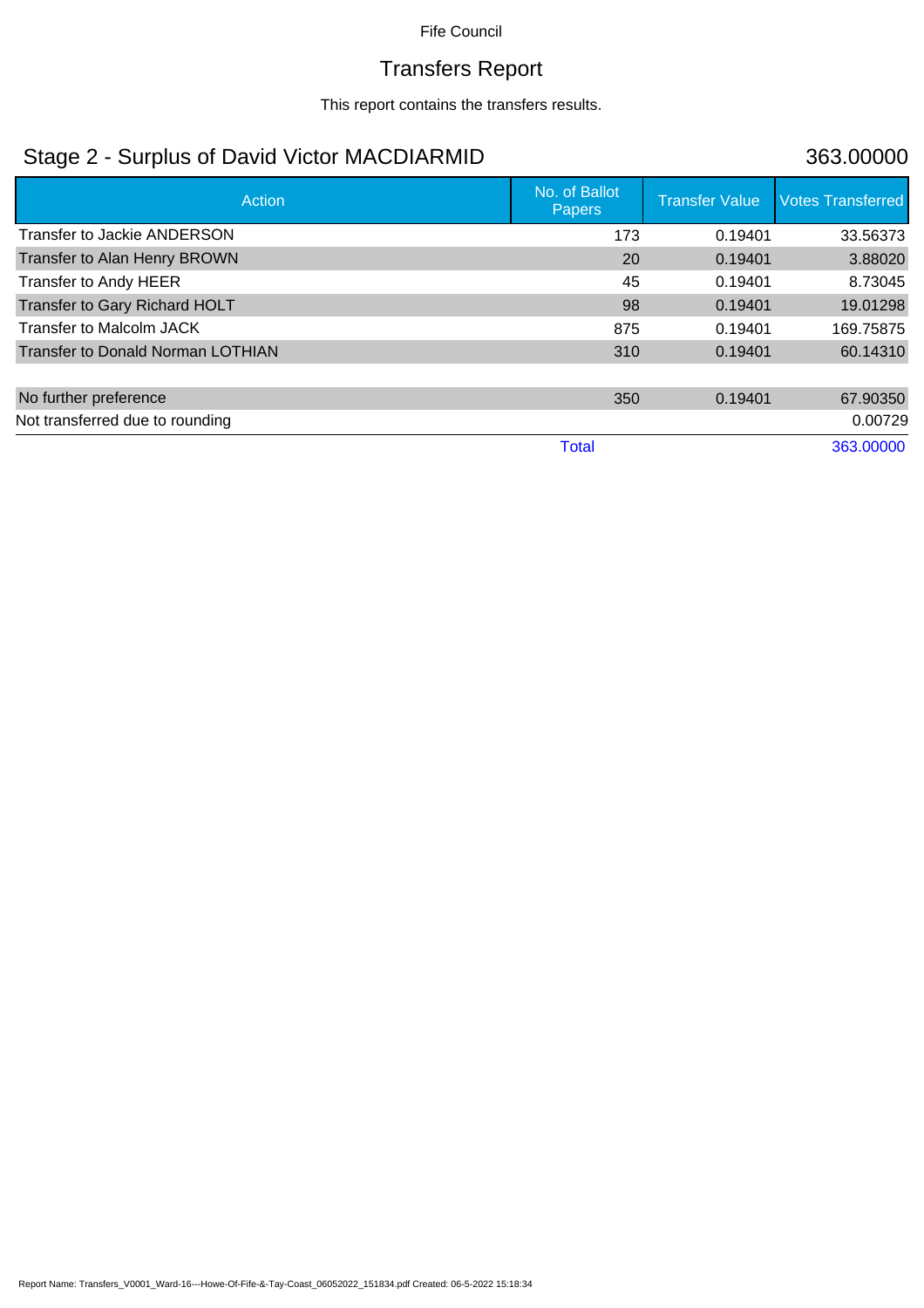# Transfers Report

This report contains the transfers results.

| Action                          | No. of Ballot<br><b>Papers</b> |         | Transfer Value   Votes Transferred |
|---------------------------------|--------------------------------|---------|------------------------------------|
|                                 |                                |         |                                    |
| No further preference           | 96                             | 0.00009 | 0.00864                            |
| No further preference           | 58                             | 0.00001 | 0.00058                            |
| Not transferred due to rounding |                                |         | 0.00968                            |
|                                 | Total                          |         | 0.14310                            |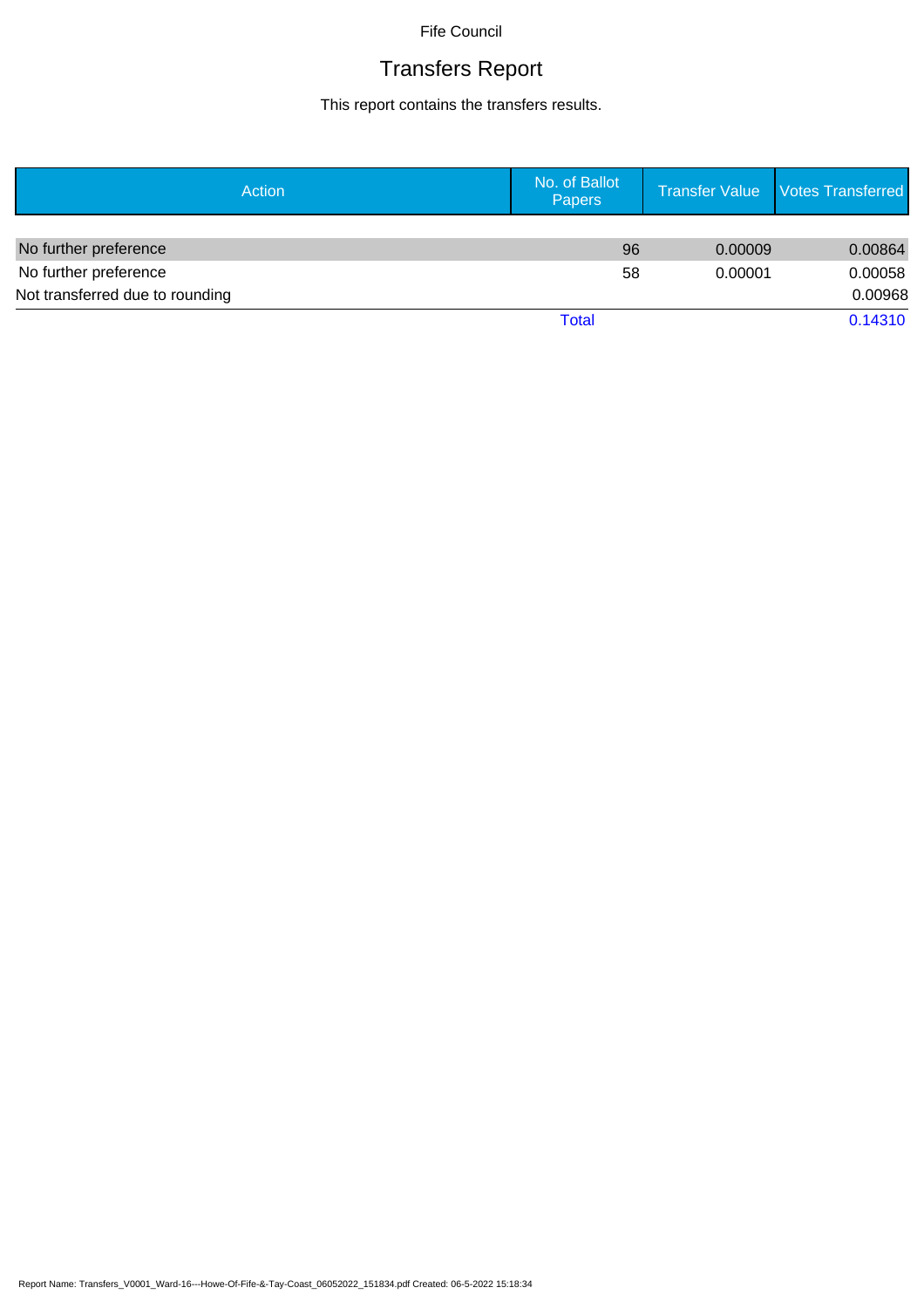# Transfers Report

This report contains the transfers results.

## Stage 4 - Exclusion of Alan Henry BROWN 57.88095

| <b>Action</b>                      | No. of Ballot<br><b>Papers</b> | <b>Transfer Value</b> | <b>Votes Transferred</b> |
|------------------------------------|--------------------------------|-----------------------|--------------------------|
| <b>Transfer to Jackie ANDERSON</b> | 4                              | 1.00000               | 4.00000                  |
| <b>Transfer to Andy HEER</b>       | 17                             | 1.00000               | 17.00000                 |
| Transfer to Gary Richard HOLT      | 10                             | 1.00000               | 10.00000                 |
| <b>Transfer to Malcolm JACK</b>    | 8                              | 1.00000               | 8.00000                  |
| <b>Transfer to Jackie ANDERSON</b> |                                | 0.19401               | 0.19401                  |
| <b>Transfer to Andy HEER</b>       | 1                              | 0.19401               | 0.19401                  |
| Transfer to Gary Richard HOLT      | $\overline{2}$                 | 0.19401               | 0.38802                  |
| <b>Transfer to Malcolm JACK</b>    | 9                              | 0.19401               | 1.74609                  |
| <b>Transfer to Jackie ANDERSON</b> | 3                              | 0.00009               | 0.00027                  |
| <b>Transfer to Andy HEER</b>       | 1                              | 0.00009               | 0.00009                  |
| <b>Transfer to Malcolm JACK</b>    |                                | 0.00009               | 0.00009                  |
|                                    |                                |                       |                          |
| No further preference              | 15                             | 1.00000               | 15.00000                 |
| No further preference              | $\overline{7}$                 | 0.19401               | 1.35807                  |
| No further preference              | 3                              | 0.00009               | 0.00027                  |
| No further preference              | 3                              | 0.00001               | 0.00003                  |
| Not transferred due to rounding    |                                |                       | 0.00000                  |
|                                    | <b>Total</b>                   |                       | 57.88095                 |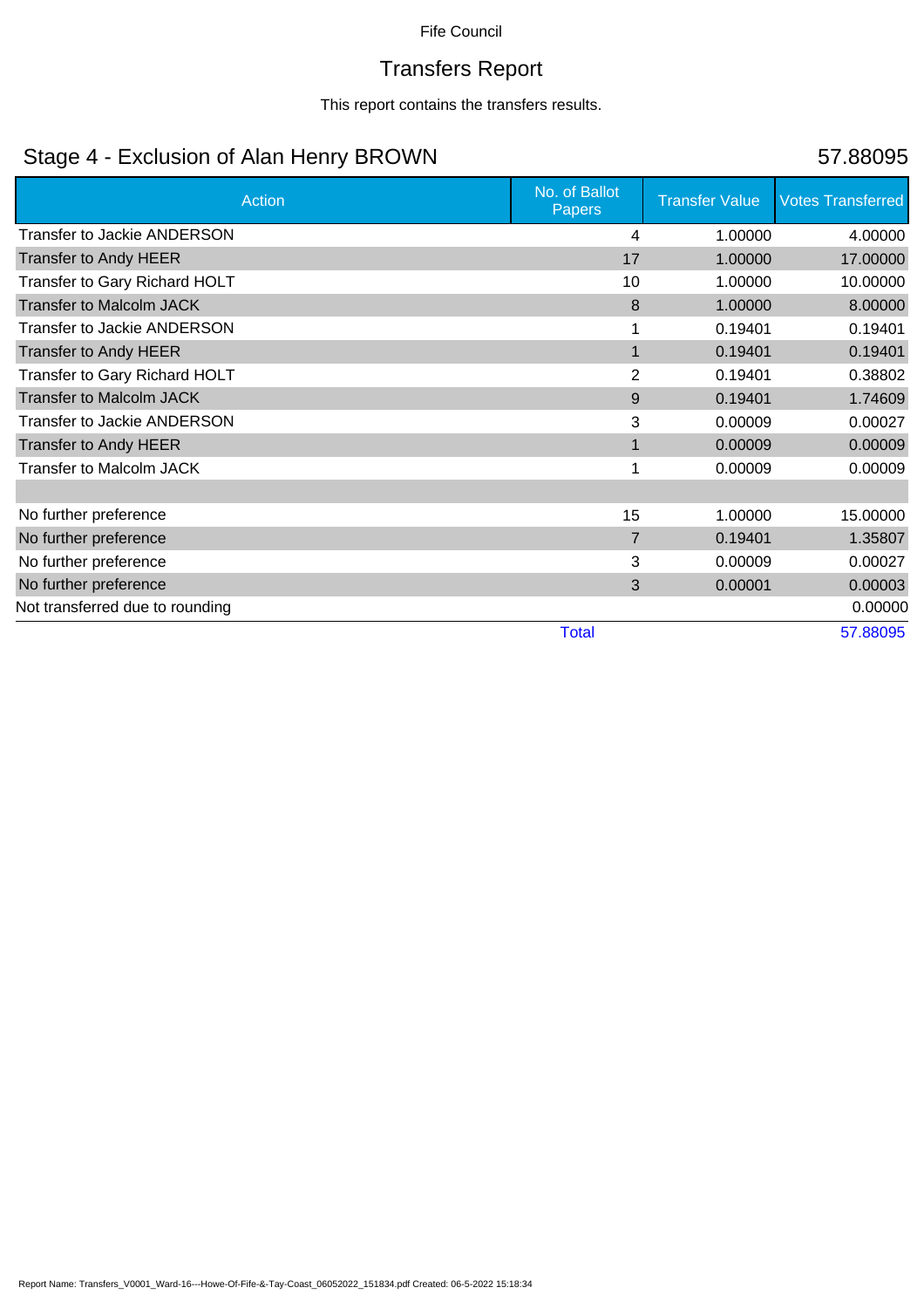# Transfers Report

This report contains the transfers results.

## Stage 5 - Exclusion of Jackie ANDERSON 95.75889

| <b>Action</b>                   | No. of Ballot<br><b>Papers</b> | <b>Transfer Value</b> | <b>Votes Transferred</b> |
|---------------------------------|--------------------------------|-----------------------|--------------------------|
| Transfer to Andy HEER           | 8                              | 1.00000               | 8.00000                  |
| Transfer to Gary Richard HOLT   | 14                             | 1.00000               | 14.00000                 |
| <b>Transfer to Malcolm JACK</b> | 24                             | 1.00000               | 24.00000                 |
| <b>Transfer to Andy HEER</b>    | $\overline{4}$                 | 0.19401               | 0.77604                  |
| Transfer to Gary Richard HOLT   | 10                             | 0.19401               | 1.94010                  |
| <b>Transfer to Malcolm JACK</b> | 92                             | 0.19401               | 17.84892                 |
| Transfer to Andy HEER           |                                | 0.00009               | 0.00009                  |
| Transfer to Gary Richard HOLT   | 1                              | 0.00009               | 0.00009                  |
| Transfer to Andy HEER           |                                | 0.00001               | 0.00001                  |
| Transfer to Gary Richard HOLT   | 2                              | 0.00001               | 0.00002                  |
| <b>Transfer to Malcolm JACK</b> | $\overline{2}$                 | 0.00001               | 0.00002                  |
|                                 |                                |                       |                          |
| No further preference           | 16                             | 1.00000               | 16.00000                 |
| No further preference           | 68                             | 0.19401               | 13.19268                 |
| No further preference           | 9                              | 0.00009               | 0.00081                  |
| No further preference           | 11                             | 0.00001               | 0.00011                  |
| Not transferred due to rounding |                                |                       | 0.00000                  |
|                                 | <b>Total</b>                   |                       | 95.75889                 |